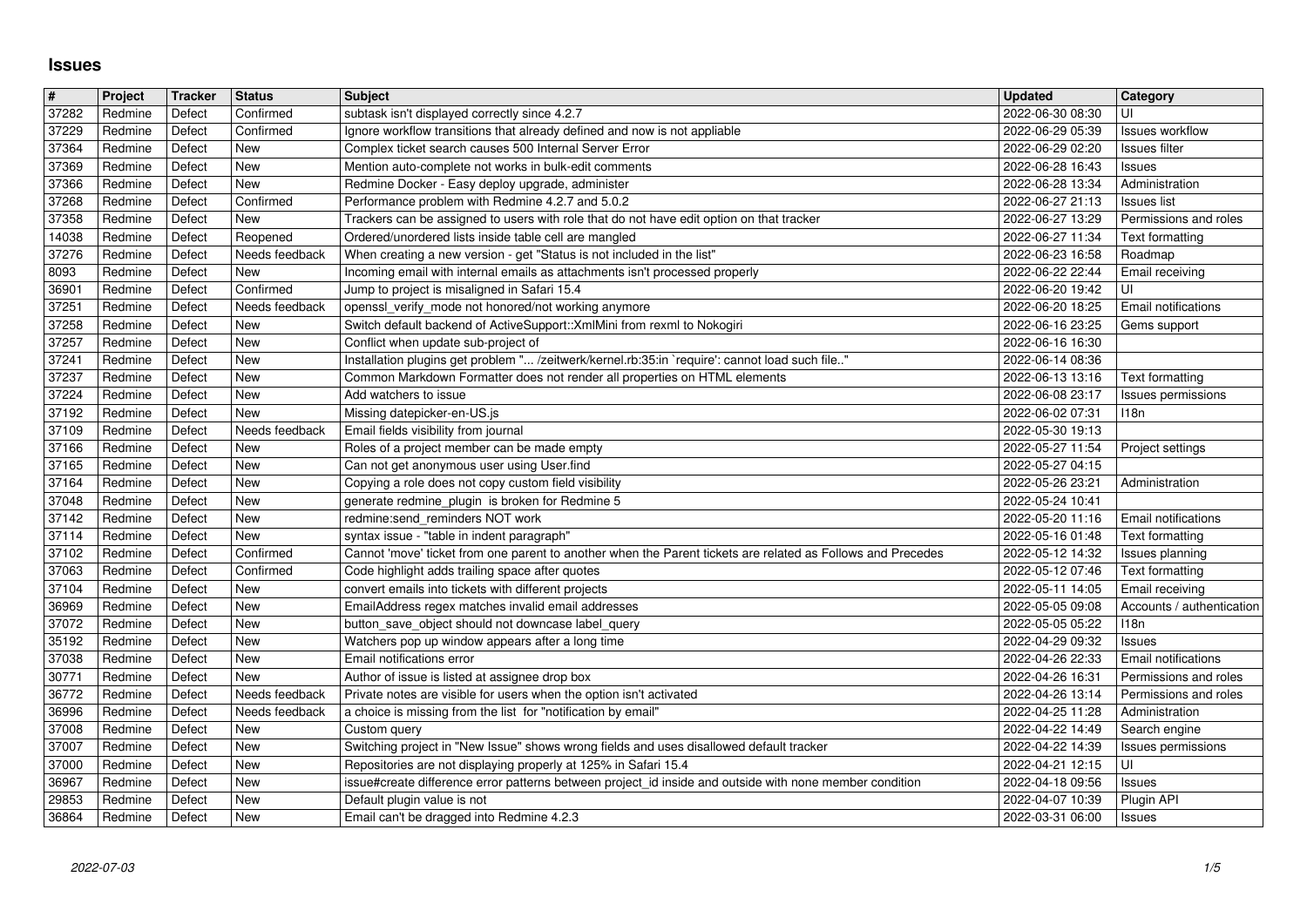| $\overline{\mathbf{t}}$ | Project            | Tracker          | <b>Status</b>            | <b>Subject</b>                                                                                                                                                             | <b>Updated</b>                       | Category                                                     |
|-------------------------|--------------------|------------------|--------------------------|----------------------------------------------------------------------------------------------------------------------------------------------------------------------------|--------------------------------------|--------------------------------------------------------------|
| 23576<br>34025          | Redmine<br>Redmine | Defect<br>Defect | New<br>Confirmed         | Issue export to PDF causes overlapping text for related issues in German locale<br>Issue subject truncated to 100 chars in the list from Projects > View all issues > Atom | 2022-03-29 08:36<br>2022-03-28 23:07 | PDF export<br>Feeds                                          |
| 24457                   | Redmine            | Defect           | New                      | Progress of version should be calculated the same way as parent tasks                                                                                                      | 2022-03-27 23:17                     | Roadmap                                                      |
| 4682<br>34634           | Redmine<br>Redmine | Defect<br>Defect | Confirmed<br>Confirmed   | Completed version with wrong progress bar status<br>Can't add deleted wiki Tab (404)                                                                                       | 2022-03-27 23:17<br>2022-03-27 23:17 | Roadmap<br>Wiki                                              |
| 16482                   | Redmine            | Defect           | <b>New</b>               | Wrong search query for timelog, when timezone not UTC                                                                                                                      | 2022-03-25 21:23                     | Time tracking                                                |
| 36814<br>28033          | Redmine<br>Redmine | Defect<br>Defect | New<br><b>New</b>        | Can't login in after upgrading to rev. 21486<br>Unable to turn off "For all projects" flag of custom queries                                                               | 2022-03-24 04:32<br>2022-03-22 07:22 | <b>Issues</b>                                                |
| 30099                   | Redmine            | Defect           | <b>New</b>               | Multiple blank lines in pre tags are not preserved in Textile                                                                                                              | 2022-03-21 21:08                     | Text formatting                                              |
| 33415                   | Redmine            | Defect<br>Defect | New<br><b>New</b>        | Issue#closable? doesn't handle the case of issues with open subtask(s) ánd being blocked by other open issue(s)                                                            | 2022-03-19 11:26                     | UI                                                           |
| 36801<br>36794          | Redmine<br>Redmine | Defect           | <b>New</b>               | Rails Autoload Paths contain plugin libs twice<br>Issue copying ignores workflow rules                                                                                     | 2022-03-18 22:25<br>2022-03-17 16:46 | Plugin API                                                   |
| 36581                   | Redmine            | Defect           | <b>New</b>               | Clicking the "New repository" button causes a 404 error                                                                                                                    | 2022-03-13 08:54                     | <b>SCM</b>                                                   |
| 36059<br>36735          | Redmine<br>Redmine | Defect<br>Defect | <b>New</b><br><b>New</b> | Fulltext search in timelog comments<br>Realitons error                                                                                                                     | 2022-03-13 06:44<br>2022-03-07 12:00 | Search engine<br><b>Issues</b>                               |
| 36515                   | Redmine            | Defect           | New                      | Images with absolute Path / URL not exported to PDF                                                                                                                        | 2022-03-02 23:53                     | PDF export                                                   |
| 36719<br>10048          | Redmine<br>Redmine | Defect<br>Defect | New<br><b>New</b>        | Projects page doesn't show project summary correctly if it contains a table<br>Secondary sorting after sorting by parent task                                              | 2022-02-28 17:55<br>2022-02-24 16:47 | Projects<br><b>Issues</b>                                    |
| 36700                   | Redmine            | Defect           | <b>New</b>               | redmine:email:receive_imap truncate body email                                                                                                                             | 2022-02-24 15:59                     | Email receiving                                              |
| 36574                   | Redmine            | Defect           | <b>New</b>               | context-menu on task                                                                                                                                                       | 2022-02-24 13:53                     | UI                                                           |
| 35424<br>32762          | Redmine<br>Redmine | Defect<br>Defect | Reopened<br><b>New</b>   | https://www.redmine.org/boards/2/topics/65661<br>Unicode character fails edit Issue                                                                                        | 2022-02-21 12:04<br>2022-02-14 20:51 | Gantt                                                        |
| 36634                   | Redmine            | Defect           | <b>New</b>               | Usability: change "are you sure" texts.                                                                                                                                    | 2022-02-14 12:36                     | UI                                                           |
| 35608<br>35582          | Redmine<br>Redmine | Defect<br>Defect | Needs feedback<br>New    | ActionView::Template::Error<br>Error: Template::Error (Tried to load unspecified class: ActiveSupport::HashWithIndifferentAccess)                                          | 2022-02-13 10:05<br>2022-02-13 10:04 | Administration                                               |
| 36542                   | Redmine            | Defect           | New                      | projects.xml API doens't include closed projects since redmine v4.1                                                                                                        | 2022-02-10 10:14                     | <b>REST API</b>                                              |
| 36583<br>34922          | Redmine<br>Redmine | Defect<br>Defect | <b>New</b><br>Confirmed  | Navigate directly to My Page from SSO authentication avoiding redmine login<br>Reload whole time entries form on project change                                            | 2022-02-07 12:19<br>2022-02-03 08:14 | OpenID<br>UI                                                 |
| 32972                   | Redmine            | Defect           | <b>New</b>               | UTF8 Symbols as Usernames get Truncated                                                                                                                                    | 2022-02-02 21:16                     | Accounts / authentication                                    |
| 25116                   | Redmine            | Defect           | Needs feedback           | redmine:email:receive_imap "attachments is invalid" At outlook file attach                                                                                                 | 2022-02-02 21:16                     | Email receiving                                              |
| 35382<br>36349          | Redmine<br>Redmine | Defect<br>Defect | <b>New</b><br><b>New</b> | Copy Project Tracker and Tasks and relations<br>Problem with adding peopel to existing tasks                                                                               | 2022-01-27 21:08<br>2022-01-25 11:52 | Issues permissions                                           |
| 29512                   | Redmine            | Defect           | Confirmed                | Test failures with redmine-3.4.6.zip in development mode                                                                                                                   | 2022-01-20 02:16                     |                                                              |
| 36452<br>35726          | Redmine<br>Redmine | Defect<br>Defect | Confirmed<br>Confirmed   | Infinite loop on PDF export if image included with attributes<br>Time Formatting does not apply to CSV exports                                                             | 2022-01-20 01:26<br>2022-01-19 22:45 | PDF export<br>Time tracking                                  |
| 35062                   | Redmine            | Defect           | Confirmed                | Back URLs with <t+ break<="" operator="" td=""><td>2022-01-18 20:10</td><td></td></t+>                                                                                     | 2022-01-18 20:10                     |                                                              |
| 36444                   | Redmine            | Defect           | New                      | Validation error message when no trackers are assigned to a project is confusing                                                                                           | 2022-01-18 08:11                     | Email receiving                                              |
| 35141<br>34570          | Redmine<br>Redmine | Defect<br>Defect | Confirmed<br>New         | Irrelevant groups in "Add watchers" list<br>Misleading workflow/permission issue                                                                                           | 2022-01-18 03:00                     | Issues permissions<br>2022-01-13 14:08 Permissions and roles |
| 6320                    | Redmine            | Defect           | <b>New</b>               | Subtasks do not appear under parent task in Issues view                                                                                                                    | 2022-01-12 08:50                     | <b>Issues</b>                                                |
| 9222<br>36395           | Redmine<br>Redmine | Defect<br>Defect | New<br>New               | non-breaking space prevents wiki parsing<br>Mailer.with_synched_deliveries is not thread-safe                                                                              | 2022-01-06 21:54<br>2022-01-06 17:12 | Text formatting<br>Email notifications                       |
| 36245                   | Redmine            | Defect           | Resolved                 | ActiveSupport::Reloader.to_prepare not working in trunk 21287                                                                                                              | 2022-01-06 16:54                     | Plugin API                                                   |
|                         |                    |                  |                          |                                                                                                                                                                            |                                      |                                                              |
|                         |                    |                  |                          |                                                                                                                                                                            |                                      |                                                              |
|                         |                    |                  |                          |                                                                                                                                                                            |                                      |                                                              |
|                         |                    |                  |                          |                                                                                                                                                                            |                                      |                                                              |
|                         |                    |                  |                          |                                                                                                                                                                            |                                      |                                                              |
|                         |                    |                  |                          |                                                                                                                                                                            |                                      |                                                              |
|                         |                    |                  |                          |                                                                                                                                                                            |                                      |                                                              |
|                         |                    |                  |                          |                                                                                                                                                                            |                                      |                                                              |
|                         |                    |                  |                          |                                                                                                                                                                            |                                      |                                                              |
|                         |                    |                  |                          |                                                                                                                                                                            |                                      |                                                              |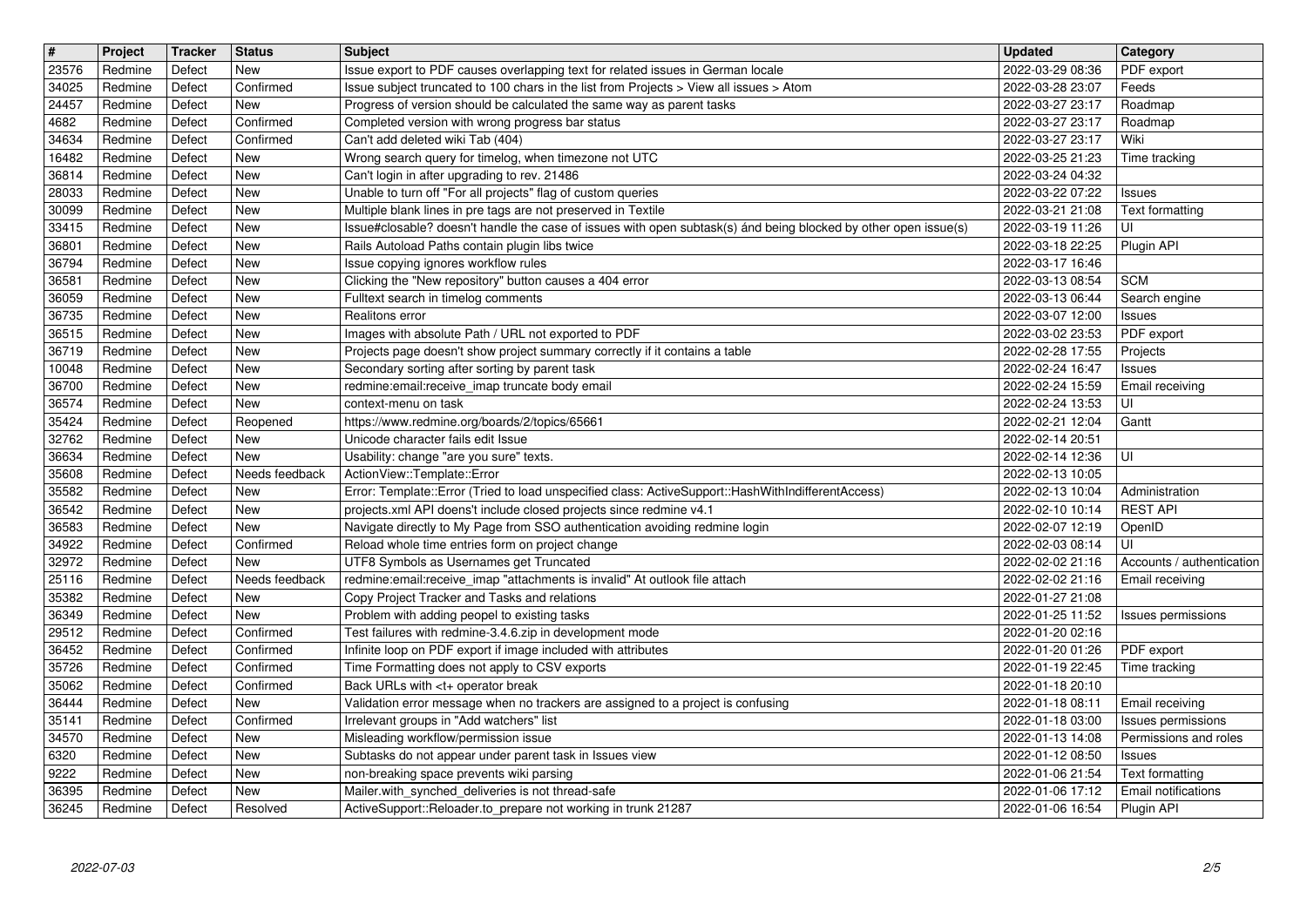| Redmine<br>Defect<br>New<br>Link_to_Timelog_query<br>2022-01-05 03:52<br>Time tracking<br>Redmine<br>Defect<br>Needs feedback<br>Impossible to create a new version<br>2022-01-04 23:47<br>Projects<br>34778<br>Confirmed<br>Inconsistencies working with workflow permissions<br>2022-01-03 01:45<br>Redmine<br>Defect<br>Issues workflow<br>36368<br>New<br>show in assignable user when he/she is not member of that project<br>2021-12-30 13:11<br>Redmine<br>Defect<br><b>Issues</b><br>36365<br>centos8 00 redmine0000000000 webhook,000000000000000<br>Redmine<br>Defect<br>New<br>2021-12-29 10:00<br>Hook requests<br>34484<br>Error on issue validation<br>2021-12-26 13:26<br>Redmine<br>Defect<br>Needs feedback<br><b>Issues</b><br>34278<br>Redmine<br>Defect<br>New<br>Atom feed for user does not work<br>2021-12-24 08:01<br>Feeds<br>36291<br>New<br>Issue done ratio is not updated after closing duplicate issue<br>Redmine<br>Defect<br>2021-12-22 13:35<br><b>Issues</b><br>36335<br>New<br>Error when editing workflow with large number of statuses<br>Redmine<br>Defect<br>2021-12-19 15:50<br><b>Issues workflow</b><br>New<br>Clean up and reorder Redmine Wiki<br>35732<br>Redmine<br>Defect<br>2021-12-16 09:47<br>36278<br>Defect<br>New<br>Required field does not marked as required when user has multiple roles with different rules<br>Redmine<br>2021-12-13 10:46<br><b>Issues workflow</b><br>29622<br>Adding a 'Custom Field' to 'Activities (time tracking)' prevents time entry on project change<br>Redmine<br>Defect<br><b>New</b><br>2021-12-07 09:16<br>Time tracking<br>36273<br>New<br>Modifying the source code of the plugin does not reload it in trunk 21295<br>Redmine<br>Defect<br>2021-12-02 15:21<br>Unnecessary encoded CR characters in mails<br>34831<br>Redmine<br>Defect<br>Resolved<br>2021-12-01 14:44<br>Email notifications<br>Gantt error<br>36260<br>Redmine<br>Defect<br>New<br>2021-11-30 11:55<br>33647<br>Redmine<br>New<br>Paste images from the clipboard does not work when editing existing issue notes<br>Defect<br>2021-11-29 12:31<br>UI<br>36229<br>API - Question/Problem<br>Redmine<br>Defect<br>New<br>2021-11-23 23:44<br>Documentation<br>8977<br>New<br>Redmine<br>Defect<br>user doesn't show up in the author filter dropdown when querying for issues<br>2021-11-22 20:32<br>New<br>36223<br>Redmine<br>Defect<br>2021-11-22 16:55<br>Import from csv problems<br>Importers<br>6609<br>% Done for Parent Tasks [2]<br>Redmine<br>Defect<br>Reopened<br>2021-11-18 00:49<br><b>Issues</b><br>After migrating from Mantis to RedMine 2.0 and changing tracker labels, almost all issues deleted<br>2021-11-16 13:27<br>11077<br>Redmine<br>Defect<br>New<br>Importers<br>New<br>Outdated description of notification settings in user settings<br>34824<br>Redmine<br>Defect<br>2021-11-11 15:10<br>Documentation<br>Time tracking enumeration Activities are duplicated and counted separately in reports<br>36181<br>Defect<br>New<br>Redmine<br>2021-11-10 22:24<br>Time tracking<br>Attachments REST API includes internal port<br><b>REST API</b><br>Redmine<br>Defect<br>Needs feedback<br>2021-11-09 16:09<br>36177<br>Remove spaces at the end of custom-fields names<br>Custom fields<br>Redmine<br>Defect<br>New<br>2021-11-09 14:11<br>36150<br><b>New</b><br>imap mail fetch validation failed: due date is blank<br>Redmine<br>Defect<br>2021-11-06 19:36<br>Email receiving<br>29625<br>New<br>Redmine<br>Defect<br>application.css imported by themes not covered by cache control versioning<br>2021-11-05 21:48<br>Themes<br>Confirmed<br>right click on an issue ignore fields permissions<br>16329<br>Redmine<br>Defect<br>2021-10-26 07:36<br>Issues<br>Filtering issues by multiple projects in REST API returns a 404<br><b>REST API</b><br>36042<br>2021-10-25 22:48<br>Redmine<br>Defect<br>New<br>ActionMailer need to limit how many maximum connections it opens<br>31957<br>Defect<br>New<br>2021-10-25 17:32<br>Redmine<br>Email notifications<br>Confirmed<br>Custom queries can be saved under same name<br>2021-10-25 11:43<br>1013<br>Redmine<br>Defect<br>Issues<br>REST API show wiki page in html format contains wrong links to another wiki project<br><b>REST API</b><br>36031<br>New<br>Redmine<br>Defect<br>2021-10-22 11:08<br>Export project news to pdf (images in description are not showing in exported pdf file)<br>36023<br>Redmine<br>Defect<br>New<br>2021-10-21 07:49<br>News<br>file sestem reposatory dont list the arabic files<br>36004<br>New<br>2021-10-20 12:46<br><b>SCM</b><br>Redmine<br>Defect<br>Internal error An error occurred on the page you were trying to access<br>2021-10-20 07:04<br>36016<br>Redmine<br>Defect<br>Needs feedback<br>Projects<br>New<br>Time-Entries CSV export is broken<br>35916<br>Redmine<br>Defect<br>2021-10-18 09:40<br>Time tracking<br>REST group api does not work when user is already member of group<br>35965<br>New<br><b>REST API</b><br>Redmine<br>Defect<br>2021-10-08 11:33<br>35963<br>Redmine: Associated revisions not updating automatically<br>2021-10-07 17:12<br>Redmine<br>Defect<br>New<br><b>Issues</b><br>Defect<br>Redmine<br>New<br>MySQL 5.6: IssueNestedSetConcurrencyTest#test_concurrency : always fails<br>2021-10-04 15:51<br>Database<br>35927<br>Defect<br>Confirmed<br>Redmine<br>Slow loading of /time_entries/new<br>2021-10-03 07:41<br>Time tracking<br>the change of routing raw files from repositories not included in the upgrade proces/manual<br>35885<br>2021-09-24 17:32<br>Redmine<br>Defect<br>New<br>35917<br>Bringing redmine projects back from a restored hard drive<br>Redmine<br>Defect<br>New<br>2021-09-24 14:31<br>Files<br>35168<br>Activity tab not showing recent data<br>2021-09-17 14:48<br>Defect<br>New<br>Activity view<br>Redmine<br>3/5<br>2022-07-03 | $\overline{\boldsymbol{H}}$ | Project | Tracker | <b>Status</b> | <b>Subject</b> | <b>Updated</b> | Category |
|--------------------------------------------------------------------------------------------------------------------------------------------------------------------------------------------------------------------------------------------------------------------------------------------------------------------------------------------------------------------------------------------------------------------------------------------------------------------------------------------------------------------------------------------------------------------------------------------------------------------------------------------------------------------------------------------------------------------------------------------------------------------------------------------------------------------------------------------------------------------------------------------------------------------------------------------------------------------------------------------------------------------------------------------------------------------------------------------------------------------------------------------------------------------------------------------------------------------------------------------------------------------------------------------------------------------------------------------------------------------------------------------------------------------------------------------------------------------------------------------------------------------------------------------------------------------------------------------------------------------------------------------------------------------------------------------------------------------------------------------------------------------------------------------------------------------------------------------------------------------------------------------------------------------------------------------------------------------------------------------------------------------------------------------------------------------------------------------------------------------------------------------------------------------------------------------------------------------------------------------------------------------------------------------------------------------------------------------------------------------------------------------------------------------------------------------------------------------------------------------------------------------------------------------------------------------------------------------------------------------------------------------------------------------------------------------------------------------------------------------------------------------------------------------------------------------------------------------------------------------------------------------------------------------------------------------------------------------------------------------------------------------------------------------------------------------------------------------------------------------------------------------------------------------------------------------------------------------------------------------------------------------------------------------------------------------------------------------------------------------------------------------------------------------------------------------------------------------------------------------------------------------------------------------------------------------------------------------------------------------------------------------------------------------------------------------------------------------------------------------------------------------------------------------------------------------------------------------------------------------------------------------------------------------------------------------------------------------------------------------------------------------------------------------------------------------------------------------------------------------------------------------------------------------------------------------------------------------------------------------------------------------------------------------------------------------------------------------------------------------------------------------------------------------------------------------------------------------------------------------------------------------------------------------------------------------------------------------------------------------------------------------------------------------------------------------------------------------------------------------------------------------------------------------------------------------------------------------------------------------------------------------------------------------------------------------------------------------------------------------------------------------------------------------------------------------------------------------------------------------------------------------------------------------------------------------------------------------------------------------------------------------------------------------------------------------------------------------------------------------------------------------------------------------------------------------------------------------------------------------------------------------------------------------------------------------------------------------------------------------------------------------------------------------------------------------------------------------------------------------------------------------------------------------------------------------------------------------------------------------------------------------------------------|-----------------------------|---------|---------|---------------|----------------|----------------|----------|
|                                                                                                                                                                                                                                                                                                                                                                                                                                                                                                                                                                                                                                                                                                                                                                                                                                                                                                                                                                                                                                                                                                                                                                                                                                                                                                                                                                                                                                                                                                                                                                                                                                                                                                                                                                                                                                                                                                                                                                                                                                                                                                                                                                                                                                                                                                                                                                                                                                                                                                                                                                                                                                                                                                                                                                                                                                                                                                                                                                                                                                                                                                                                                                                                                                                                                                                                                                                                                                                                                                                                                                                                                                                                                                                                                                                                                                                                                                                                                                                                                                                                                                                                                                                                                                                                                                                                                                                                                                                                                                                                                                                                                                                                                                                                                                                                                                                                                                                                                                                                                                                                                                                                                                                                                                                                                                                                                                                                                                                                                                                                                                                                                                                                                                                                                                                                                                                                                                              | 34476<br>27319              |         |         |               |                |                |          |
|                                                                                                                                                                                                                                                                                                                                                                                                                                                                                                                                                                                                                                                                                                                                                                                                                                                                                                                                                                                                                                                                                                                                                                                                                                                                                                                                                                                                                                                                                                                                                                                                                                                                                                                                                                                                                                                                                                                                                                                                                                                                                                                                                                                                                                                                                                                                                                                                                                                                                                                                                                                                                                                                                                                                                                                                                                                                                                                                                                                                                                                                                                                                                                                                                                                                                                                                                                                                                                                                                                                                                                                                                                                                                                                                                                                                                                                                                                                                                                                                                                                                                                                                                                                                                                                                                                                                                                                                                                                                                                                                                                                                                                                                                                                                                                                                                                                                                                                                                                                                                                                                                                                                                                                                                                                                                                                                                                                                                                                                                                                                                                                                                                                                                                                                                                                                                                                                                                              |                             |         |         |               |                |                |          |
|                                                                                                                                                                                                                                                                                                                                                                                                                                                                                                                                                                                                                                                                                                                                                                                                                                                                                                                                                                                                                                                                                                                                                                                                                                                                                                                                                                                                                                                                                                                                                                                                                                                                                                                                                                                                                                                                                                                                                                                                                                                                                                                                                                                                                                                                                                                                                                                                                                                                                                                                                                                                                                                                                                                                                                                                                                                                                                                                                                                                                                                                                                                                                                                                                                                                                                                                                                                                                                                                                                                                                                                                                                                                                                                                                                                                                                                                                                                                                                                                                                                                                                                                                                                                                                                                                                                                                                                                                                                                                                                                                                                                                                                                                                                                                                                                                                                                                                                                                                                                                                                                                                                                                                                                                                                                                                                                                                                                                                                                                                                                                                                                                                                                                                                                                                                                                                                                                                              |                             |         |         |               |                |                |          |
|                                                                                                                                                                                                                                                                                                                                                                                                                                                                                                                                                                                                                                                                                                                                                                                                                                                                                                                                                                                                                                                                                                                                                                                                                                                                                                                                                                                                                                                                                                                                                                                                                                                                                                                                                                                                                                                                                                                                                                                                                                                                                                                                                                                                                                                                                                                                                                                                                                                                                                                                                                                                                                                                                                                                                                                                                                                                                                                                                                                                                                                                                                                                                                                                                                                                                                                                                                                                                                                                                                                                                                                                                                                                                                                                                                                                                                                                                                                                                                                                                                                                                                                                                                                                                                                                                                                                                                                                                                                                                                                                                                                                                                                                                                                                                                                                                                                                                                                                                                                                                                                                                                                                                                                                                                                                                                                                                                                                                                                                                                                                                                                                                                                                                                                                                                                                                                                                                                              |                             |         |         |               |                |                |          |
|                                                                                                                                                                                                                                                                                                                                                                                                                                                                                                                                                                                                                                                                                                                                                                                                                                                                                                                                                                                                                                                                                                                                                                                                                                                                                                                                                                                                                                                                                                                                                                                                                                                                                                                                                                                                                                                                                                                                                                                                                                                                                                                                                                                                                                                                                                                                                                                                                                                                                                                                                                                                                                                                                                                                                                                                                                                                                                                                                                                                                                                                                                                                                                                                                                                                                                                                                                                                                                                                                                                                                                                                                                                                                                                                                                                                                                                                                                                                                                                                                                                                                                                                                                                                                                                                                                                                                                                                                                                                                                                                                                                                                                                                                                                                                                                                                                                                                                                                                                                                                                                                                                                                                                                                                                                                                                                                                                                                                                                                                                                                                                                                                                                                                                                                                                                                                                                                                                              |                             |         |         |               |                |                |          |
|                                                                                                                                                                                                                                                                                                                                                                                                                                                                                                                                                                                                                                                                                                                                                                                                                                                                                                                                                                                                                                                                                                                                                                                                                                                                                                                                                                                                                                                                                                                                                                                                                                                                                                                                                                                                                                                                                                                                                                                                                                                                                                                                                                                                                                                                                                                                                                                                                                                                                                                                                                                                                                                                                                                                                                                                                                                                                                                                                                                                                                                                                                                                                                                                                                                                                                                                                                                                                                                                                                                                                                                                                                                                                                                                                                                                                                                                                                                                                                                                                                                                                                                                                                                                                                                                                                                                                                                                                                                                                                                                                                                                                                                                                                                                                                                                                                                                                                                                                                                                                                                                                                                                                                                                                                                                                                                                                                                                                                                                                                                                                                                                                                                                                                                                                                                                                                                                                                              |                             |         |         |               |                |                |          |
|                                                                                                                                                                                                                                                                                                                                                                                                                                                                                                                                                                                                                                                                                                                                                                                                                                                                                                                                                                                                                                                                                                                                                                                                                                                                                                                                                                                                                                                                                                                                                                                                                                                                                                                                                                                                                                                                                                                                                                                                                                                                                                                                                                                                                                                                                                                                                                                                                                                                                                                                                                                                                                                                                                                                                                                                                                                                                                                                                                                                                                                                                                                                                                                                                                                                                                                                                                                                                                                                                                                                                                                                                                                                                                                                                                                                                                                                                                                                                                                                                                                                                                                                                                                                                                                                                                                                                                                                                                                                                                                                                                                                                                                                                                                                                                                                                                                                                                                                                                                                                                                                                                                                                                                                                                                                                                                                                                                                                                                                                                                                                                                                                                                                                                                                                                                                                                                                                                              |                             |         |         |               |                |                |          |
|                                                                                                                                                                                                                                                                                                                                                                                                                                                                                                                                                                                                                                                                                                                                                                                                                                                                                                                                                                                                                                                                                                                                                                                                                                                                                                                                                                                                                                                                                                                                                                                                                                                                                                                                                                                                                                                                                                                                                                                                                                                                                                                                                                                                                                                                                                                                                                                                                                                                                                                                                                                                                                                                                                                                                                                                                                                                                                                                                                                                                                                                                                                                                                                                                                                                                                                                                                                                                                                                                                                                                                                                                                                                                                                                                                                                                                                                                                                                                                                                                                                                                                                                                                                                                                                                                                                                                                                                                                                                                                                                                                                                                                                                                                                                                                                                                                                                                                                                                                                                                                                                                                                                                                                                                                                                                                                                                                                                                                                                                                                                                                                                                                                                                                                                                                                                                                                                                                              |                             |         |         |               |                |                |          |
|                                                                                                                                                                                                                                                                                                                                                                                                                                                                                                                                                                                                                                                                                                                                                                                                                                                                                                                                                                                                                                                                                                                                                                                                                                                                                                                                                                                                                                                                                                                                                                                                                                                                                                                                                                                                                                                                                                                                                                                                                                                                                                                                                                                                                                                                                                                                                                                                                                                                                                                                                                                                                                                                                                                                                                                                                                                                                                                                                                                                                                                                                                                                                                                                                                                                                                                                                                                                                                                                                                                                                                                                                                                                                                                                                                                                                                                                                                                                                                                                                                                                                                                                                                                                                                                                                                                                                                                                                                                                                                                                                                                                                                                                                                                                                                                                                                                                                                                                                                                                                                                                                                                                                                                                                                                                                                                                                                                                                                                                                                                                                                                                                                                                                                                                                                                                                                                                                                              |                             |         |         |               |                |                |          |
|                                                                                                                                                                                                                                                                                                                                                                                                                                                                                                                                                                                                                                                                                                                                                                                                                                                                                                                                                                                                                                                                                                                                                                                                                                                                                                                                                                                                                                                                                                                                                                                                                                                                                                                                                                                                                                                                                                                                                                                                                                                                                                                                                                                                                                                                                                                                                                                                                                                                                                                                                                                                                                                                                                                                                                                                                                                                                                                                                                                                                                                                                                                                                                                                                                                                                                                                                                                                                                                                                                                                                                                                                                                                                                                                                                                                                                                                                                                                                                                                                                                                                                                                                                                                                                                                                                                                                                                                                                                                                                                                                                                                                                                                                                                                                                                                                                                                                                                                                                                                                                                                                                                                                                                                                                                                                                                                                                                                                                                                                                                                                                                                                                                                                                                                                                                                                                                                                                              |                             |         |         |               |                |                |          |
|                                                                                                                                                                                                                                                                                                                                                                                                                                                                                                                                                                                                                                                                                                                                                                                                                                                                                                                                                                                                                                                                                                                                                                                                                                                                                                                                                                                                                                                                                                                                                                                                                                                                                                                                                                                                                                                                                                                                                                                                                                                                                                                                                                                                                                                                                                                                                                                                                                                                                                                                                                                                                                                                                                                                                                                                                                                                                                                                                                                                                                                                                                                                                                                                                                                                                                                                                                                                                                                                                                                                                                                                                                                                                                                                                                                                                                                                                                                                                                                                                                                                                                                                                                                                                                                                                                                                                                                                                                                                                                                                                                                                                                                                                                                                                                                                                                                                                                                                                                                                                                                                                                                                                                                                                                                                                                                                                                                                                                                                                                                                                                                                                                                                                                                                                                                                                                                                                                              |                             |         |         |               |                |                |          |
|                                                                                                                                                                                                                                                                                                                                                                                                                                                                                                                                                                                                                                                                                                                                                                                                                                                                                                                                                                                                                                                                                                                                                                                                                                                                                                                                                                                                                                                                                                                                                                                                                                                                                                                                                                                                                                                                                                                                                                                                                                                                                                                                                                                                                                                                                                                                                                                                                                                                                                                                                                                                                                                                                                                                                                                                                                                                                                                                                                                                                                                                                                                                                                                                                                                                                                                                                                                                                                                                                                                                                                                                                                                                                                                                                                                                                                                                                                                                                                                                                                                                                                                                                                                                                                                                                                                                                                                                                                                                                                                                                                                                                                                                                                                                                                                                                                                                                                                                                                                                                                                                                                                                                                                                                                                                                                                                                                                                                                                                                                                                                                                                                                                                                                                                                                                                                                                                                                              |                             |         |         |               |                |                |          |
|                                                                                                                                                                                                                                                                                                                                                                                                                                                                                                                                                                                                                                                                                                                                                                                                                                                                                                                                                                                                                                                                                                                                                                                                                                                                                                                                                                                                                                                                                                                                                                                                                                                                                                                                                                                                                                                                                                                                                                                                                                                                                                                                                                                                                                                                                                                                                                                                                                                                                                                                                                                                                                                                                                                                                                                                                                                                                                                                                                                                                                                                                                                                                                                                                                                                                                                                                                                                                                                                                                                                                                                                                                                                                                                                                                                                                                                                                                                                                                                                                                                                                                                                                                                                                                                                                                                                                                                                                                                                                                                                                                                                                                                                                                                                                                                                                                                                                                                                                                                                                                                                                                                                                                                                                                                                                                                                                                                                                                                                                                                                                                                                                                                                                                                                                                                                                                                                                                              |                             |         |         |               |                |                |          |
|                                                                                                                                                                                                                                                                                                                                                                                                                                                                                                                                                                                                                                                                                                                                                                                                                                                                                                                                                                                                                                                                                                                                                                                                                                                                                                                                                                                                                                                                                                                                                                                                                                                                                                                                                                                                                                                                                                                                                                                                                                                                                                                                                                                                                                                                                                                                                                                                                                                                                                                                                                                                                                                                                                                                                                                                                                                                                                                                                                                                                                                                                                                                                                                                                                                                                                                                                                                                                                                                                                                                                                                                                                                                                                                                                                                                                                                                                                                                                                                                                                                                                                                                                                                                                                                                                                                                                                                                                                                                                                                                                                                                                                                                                                                                                                                                                                                                                                                                                                                                                                                                                                                                                                                                                                                                                                                                                                                                                                                                                                                                                                                                                                                                                                                                                                                                                                                                                                              |                             |         |         |               |                |                |          |
|                                                                                                                                                                                                                                                                                                                                                                                                                                                                                                                                                                                                                                                                                                                                                                                                                                                                                                                                                                                                                                                                                                                                                                                                                                                                                                                                                                                                                                                                                                                                                                                                                                                                                                                                                                                                                                                                                                                                                                                                                                                                                                                                                                                                                                                                                                                                                                                                                                                                                                                                                                                                                                                                                                                                                                                                                                                                                                                                                                                                                                                                                                                                                                                                                                                                                                                                                                                                                                                                                                                                                                                                                                                                                                                                                                                                                                                                                                                                                                                                                                                                                                                                                                                                                                                                                                                                                                                                                                                                                                                                                                                                                                                                                                                                                                                                                                                                                                                                                                                                                                                                                                                                                                                                                                                                                                                                                                                                                                                                                                                                                                                                                                                                                                                                                                                                                                                                                                              |                             |         |         |               |                |                |          |
|                                                                                                                                                                                                                                                                                                                                                                                                                                                                                                                                                                                                                                                                                                                                                                                                                                                                                                                                                                                                                                                                                                                                                                                                                                                                                                                                                                                                                                                                                                                                                                                                                                                                                                                                                                                                                                                                                                                                                                                                                                                                                                                                                                                                                                                                                                                                                                                                                                                                                                                                                                                                                                                                                                                                                                                                                                                                                                                                                                                                                                                                                                                                                                                                                                                                                                                                                                                                                                                                                                                                                                                                                                                                                                                                                                                                                                                                                                                                                                                                                                                                                                                                                                                                                                                                                                                                                                                                                                                                                                                                                                                                                                                                                                                                                                                                                                                                                                                                                                                                                                                                                                                                                                                                                                                                                                                                                                                                                                                                                                                                                                                                                                                                                                                                                                                                                                                                                                              |                             |         |         |               |                |                |          |
|                                                                                                                                                                                                                                                                                                                                                                                                                                                                                                                                                                                                                                                                                                                                                                                                                                                                                                                                                                                                                                                                                                                                                                                                                                                                                                                                                                                                                                                                                                                                                                                                                                                                                                                                                                                                                                                                                                                                                                                                                                                                                                                                                                                                                                                                                                                                                                                                                                                                                                                                                                                                                                                                                                                                                                                                                                                                                                                                                                                                                                                                                                                                                                                                                                                                                                                                                                                                                                                                                                                                                                                                                                                                                                                                                                                                                                                                                                                                                                                                                                                                                                                                                                                                                                                                                                                                                                                                                                                                                                                                                                                                                                                                                                                                                                                                                                                                                                                                                                                                                                                                                                                                                                                                                                                                                                                                                                                                                                                                                                                                                                                                                                                                                                                                                                                                                                                                                                              | 36126                       |         |         |               |                |                |          |
|                                                                                                                                                                                                                                                                                                                                                                                                                                                                                                                                                                                                                                                                                                                                                                                                                                                                                                                                                                                                                                                                                                                                                                                                                                                                                                                                                                                                                                                                                                                                                                                                                                                                                                                                                                                                                                                                                                                                                                                                                                                                                                                                                                                                                                                                                                                                                                                                                                                                                                                                                                                                                                                                                                                                                                                                                                                                                                                                                                                                                                                                                                                                                                                                                                                                                                                                                                                                                                                                                                                                                                                                                                                                                                                                                                                                                                                                                                                                                                                                                                                                                                                                                                                                                                                                                                                                                                                                                                                                                                                                                                                                                                                                                                                                                                                                                                                                                                                                                                                                                                                                                                                                                                                                                                                                                                                                                                                                                                                                                                                                                                                                                                                                                                                                                                                                                                                                                                              |                             |         |         |               |                |                |          |
|                                                                                                                                                                                                                                                                                                                                                                                                                                                                                                                                                                                                                                                                                                                                                                                                                                                                                                                                                                                                                                                                                                                                                                                                                                                                                                                                                                                                                                                                                                                                                                                                                                                                                                                                                                                                                                                                                                                                                                                                                                                                                                                                                                                                                                                                                                                                                                                                                                                                                                                                                                                                                                                                                                                                                                                                                                                                                                                                                                                                                                                                                                                                                                                                                                                                                                                                                                                                                                                                                                                                                                                                                                                                                                                                                                                                                                                                                                                                                                                                                                                                                                                                                                                                                                                                                                                                                                                                                                                                                                                                                                                                                                                                                                                                                                                                                                                                                                                                                                                                                                                                                                                                                                                                                                                                                                                                                                                                                                                                                                                                                                                                                                                                                                                                                                                                                                                                                                              |                             |         |         |               |                |                |          |
|                                                                                                                                                                                                                                                                                                                                                                                                                                                                                                                                                                                                                                                                                                                                                                                                                                                                                                                                                                                                                                                                                                                                                                                                                                                                                                                                                                                                                                                                                                                                                                                                                                                                                                                                                                                                                                                                                                                                                                                                                                                                                                                                                                                                                                                                                                                                                                                                                                                                                                                                                                                                                                                                                                                                                                                                                                                                                                                                                                                                                                                                                                                                                                                                                                                                                                                                                                                                                                                                                                                                                                                                                                                                                                                                                                                                                                                                                                                                                                                                                                                                                                                                                                                                                                                                                                                                                                                                                                                                                                                                                                                                                                                                                                                                                                                                                                                                                                                                                                                                                                                                                                                                                                                                                                                                                                                                                                                                                                                                                                                                                                                                                                                                                                                                                                                                                                                                                                              |                             |         |         |               |                |                |          |
|                                                                                                                                                                                                                                                                                                                                                                                                                                                                                                                                                                                                                                                                                                                                                                                                                                                                                                                                                                                                                                                                                                                                                                                                                                                                                                                                                                                                                                                                                                                                                                                                                                                                                                                                                                                                                                                                                                                                                                                                                                                                                                                                                                                                                                                                                                                                                                                                                                                                                                                                                                                                                                                                                                                                                                                                                                                                                                                                                                                                                                                                                                                                                                                                                                                                                                                                                                                                                                                                                                                                                                                                                                                                                                                                                                                                                                                                                                                                                                                                                                                                                                                                                                                                                                                                                                                                                                                                                                                                                                                                                                                                                                                                                                                                                                                                                                                                                                                                                                                                                                                                                                                                                                                                                                                                                                                                                                                                                                                                                                                                                                                                                                                                                                                                                                                                                                                                                                              |                             |         |         |               |                |                |          |
|                                                                                                                                                                                                                                                                                                                                                                                                                                                                                                                                                                                                                                                                                                                                                                                                                                                                                                                                                                                                                                                                                                                                                                                                                                                                                                                                                                                                                                                                                                                                                                                                                                                                                                                                                                                                                                                                                                                                                                                                                                                                                                                                                                                                                                                                                                                                                                                                                                                                                                                                                                                                                                                                                                                                                                                                                                                                                                                                                                                                                                                                                                                                                                                                                                                                                                                                                                                                                                                                                                                                                                                                                                                                                                                                                                                                                                                                                                                                                                                                                                                                                                                                                                                                                                                                                                                                                                                                                                                                                                                                                                                                                                                                                                                                                                                                                                                                                                                                                                                                                                                                                                                                                                                                                                                                                                                                                                                                                                                                                                                                                                                                                                                                                                                                                                                                                                                                                                              |                             |         |         |               |                |                |          |
|                                                                                                                                                                                                                                                                                                                                                                                                                                                                                                                                                                                                                                                                                                                                                                                                                                                                                                                                                                                                                                                                                                                                                                                                                                                                                                                                                                                                                                                                                                                                                                                                                                                                                                                                                                                                                                                                                                                                                                                                                                                                                                                                                                                                                                                                                                                                                                                                                                                                                                                                                                                                                                                                                                                                                                                                                                                                                                                                                                                                                                                                                                                                                                                                                                                                                                                                                                                                                                                                                                                                                                                                                                                                                                                                                                                                                                                                                                                                                                                                                                                                                                                                                                                                                                                                                                                                                                                                                                                                                                                                                                                                                                                                                                                                                                                                                                                                                                                                                                                                                                                                                                                                                                                                                                                                                                                                                                                                                                                                                                                                                                                                                                                                                                                                                                                                                                                                                                              |                             |         |         |               |                |                |          |
|                                                                                                                                                                                                                                                                                                                                                                                                                                                                                                                                                                                                                                                                                                                                                                                                                                                                                                                                                                                                                                                                                                                                                                                                                                                                                                                                                                                                                                                                                                                                                                                                                                                                                                                                                                                                                                                                                                                                                                                                                                                                                                                                                                                                                                                                                                                                                                                                                                                                                                                                                                                                                                                                                                                                                                                                                                                                                                                                                                                                                                                                                                                                                                                                                                                                                                                                                                                                                                                                                                                                                                                                                                                                                                                                                                                                                                                                                                                                                                                                                                                                                                                                                                                                                                                                                                                                                                                                                                                                                                                                                                                                                                                                                                                                                                                                                                                                                                                                                                                                                                                                                                                                                                                                                                                                                                                                                                                                                                                                                                                                                                                                                                                                                                                                                                                                                                                                                                              |                             |         |         |               |                |                |          |
|                                                                                                                                                                                                                                                                                                                                                                                                                                                                                                                                                                                                                                                                                                                                                                                                                                                                                                                                                                                                                                                                                                                                                                                                                                                                                                                                                                                                                                                                                                                                                                                                                                                                                                                                                                                                                                                                                                                                                                                                                                                                                                                                                                                                                                                                                                                                                                                                                                                                                                                                                                                                                                                                                                                                                                                                                                                                                                                                                                                                                                                                                                                                                                                                                                                                                                                                                                                                                                                                                                                                                                                                                                                                                                                                                                                                                                                                                                                                                                                                                                                                                                                                                                                                                                                                                                                                                                                                                                                                                                                                                                                                                                                                                                                                                                                                                                                                                                                                                                                                                                                                                                                                                                                                                                                                                                                                                                                                                                                                                                                                                                                                                                                                                                                                                                                                                                                                                                              |                             |         |         |               |                |                |          |
|                                                                                                                                                                                                                                                                                                                                                                                                                                                                                                                                                                                                                                                                                                                                                                                                                                                                                                                                                                                                                                                                                                                                                                                                                                                                                                                                                                                                                                                                                                                                                                                                                                                                                                                                                                                                                                                                                                                                                                                                                                                                                                                                                                                                                                                                                                                                                                                                                                                                                                                                                                                                                                                                                                                                                                                                                                                                                                                                                                                                                                                                                                                                                                                                                                                                                                                                                                                                                                                                                                                                                                                                                                                                                                                                                                                                                                                                                                                                                                                                                                                                                                                                                                                                                                                                                                                                                                                                                                                                                                                                                                                                                                                                                                                                                                                                                                                                                                                                                                                                                                                                                                                                                                                                                                                                                                                                                                                                                                                                                                                                                                                                                                                                                                                                                                                                                                                                                                              |                             |         |         |               |                |                |          |
|                                                                                                                                                                                                                                                                                                                                                                                                                                                                                                                                                                                                                                                                                                                                                                                                                                                                                                                                                                                                                                                                                                                                                                                                                                                                                                                                                                                                                                                                                                                                                                                                                                                                                                                                                                                                                                                                                                                                                                                                                                                                                                                                                                                                                                                                                                                                                                                                                                                                                                                                                                                                                                                                                                                                                                                                                                                                                                                                                                                                                                                                                                                                                                                                                                                                                                                                                                                                                                                                                                                                                                                                                                                                                                                                                                                                                                                                                                                                                                                                                                                                                                                                                                                                                                                                                                                                                                                                                                                                                                                                                                                                                                                                                                                                                                                                                                                                                                                                                                                                                                                                                                                                                                                                                                                                                                                                                                                                                                                                                                                                                                                                                                                                                                                                                                                                                                                                                                              |                             |         |         |               |                |                |          |
|                                                                                                                                                                                                                                                                                                                                                                                                                                                                                                                                                                                                                                                                                                                                                                                                                                                                                                                                                                                                                                                                                                                                                                                                                                                                                                                                                                                                                                                                                                                                                                                                                                                                                                                                                                                                                                                                                                                                                                                                                                                                                                                                                                                                                                                                                                                                                                                                                                                                                                                                                                                                                                                                                                                                                                                                                                                                                                                                                                                                                                                                                                                                                                                                                                                                                                                                                                                                                                                                                                                                                                                                                                                                                                                                                                                                                                                                                                                                                                                                                                                                                                                                                                                                                                                                                                                                                                                                                                                                                                                                                                                                                                                                                                                                                                                                                                                                                                                                                                                                                                                                                                                                                                                                                                                                                                                                                                                                                                                                                                                                                                                                                                                                                                                                                                                                                                                                                                              | 19344                       |         |         |               |                |                |          |
|                                                                                                                                                                                                                                                                                                                                                                                                                                                                                                                                                                                                                                                                                                                                                                                                                                                                                                                                                                                                                                                                                                                                                                                                                                                                                                                                                                                                                                                                                                                                                                                                                                                                                                                                                                                                                                                                                                                                                                                                                                                                                                                                                                                                                                                                                                                                                                                                                                                                                                                                                                                                                                                                                                                                                                                                                                                                                                                                                                                                                                                                                                                                                                                                                                                                                                                                                                                                                                                                                                                                                                                                                                                                                                                                                                                                                                                                                                                                                                                                                                                                                                                                                                                                                                                                                                                                                                                                                                                                                                                                                                                                                                                                                                                                                                                                                                                                                                                                                                                                                                                                                                                                                                                                                                                                                                                                                                                                                                                                                                                                                                                                                                                                                                                                                                                                                                                                                                              |                             |         |         |               |                |                |          |
|                                                                                                                                                                                                                                                                                                                                                                                                                                                                                                                                                                                                                                                                                                                                                                                                                                                                                                                                                                                                                                                                                                                                                                                                                                                                                                                                                                                                                                                                                                                                                                                                                                                                                                                                                                                                                                                                                                                                                                                                                                                                                                                                                                                                                                                                                                                                                                                                                                                                                                                                                                                                                                                                                                                                                                                                                                                                                                                                                                                                                                                                                                                                                                                                                                                                                                                                                                                                                                                                                                                                                                                                                                                                                                                                                                                                                                                                                                                                                                                                                                                                                                                                                                                                                                                                                                                                                                                                                                                                                                                                                                                                                                                                                                                                                                                                                                                                                                                                                                                                                                                                                                                                                                                                                                                                                                                                                                                                                                                                                                                                                                                                                                                                                                                                                                                                                                                                                                              |                             |         |         |               |                |                |          |
|                                                                                                                                                                                                                                                                                                                                                                                                                                                                                                                                                                                                                                                                                                                                                                                                                                                                                                                                                                                                                                                                                                                                                                                                                                                                                                                                                                                                                                                                                                                                                                                                                                                                                                                                                                                                                                                                                                                                                                                                                                                                                                                                                                                                                                                                                                                                                                                                                                                                                                                                                                                                                                                                                                                                                                                                                                                                                                                                                                                                                                                                                                                                                                                                                                                                                                                                                                                                                                                                                                                                                                                                                                                                                                                                                                                                                                                                                                                                                                                                                                                                                                                                                                                                                                                                                                                                                                                                                                                                                                                                                                                                                                                                                                                                                                                                                                                                                                                                                                                                                                                                                                                                                                                                                                                                                                                                                                                                                                                                                                                                                                                                                                                                                                                                                                                                                                                                                                              |                             |         |         |               |                |                |          |
|                                                                                                                                                                                                                                                                                                                                                                                                                                                                                                                                                                                                                                                                                                                                                                                                                                                                                                                                                                                                                                                                                                                                                                                                                                                                                                                                                                                                                                                                                                                                                                                                                                                                                                                                                                                                                                                                                                                                                                                                                                                                                                                                                                                                                                                                                                                                                                                                                                                                                                                                                                                                                                                                                                                                                                                                                                                                                                                                                                                                                                                                                                                                                                                                                                                                                                                                                                                                                                                                                                                                                                                                                                                                                                                                                                                                                                                                                                                                                                                                                                                                                                                                                                                                                                                                                                                                                                                                                                                                                                                                                                                                                                                                                                                                                                                                                                                                                                                                                                                                                                                                                                                                                                                                                                                                                                                                                                                                                                                                                                                                                                                                                                                                                                                                                                                                                                                                                                              |                             |         |         |               |                |                |          |
|                                                                                                                                                                                                                                                                                                                                                                                                                                                                                                                                                                                                                                                                                                                                                                                                                                                                                                                                                                                                                                                                                                                                                                                                                                                                                                                                                                                                                                                                                                                                                                                                                                                                                                                                                                                                                                                                                                                                                                                                                                                                                                                                                                                                                                                                                                                                                                                                                                                                                                                                                                                                                                                                                                                                                                                                                                                                                                                                                                                                                                                                                                                                                                                                                                                                                                                                                                                                                                                                                                                                                                                                                                                                                                                                                                                                                                                                                                                                                                                                                                                                                                                                                                                                                                                                                                                                                                                                                                                                                                                                                                                                                                                                                                                                                                                                                                                                                                                                                                                                                                                                                                                                                                                                                                                                                                                                                                                                                                                                                                                                                                                                                                                                                                                                                                                                                                                                                                              |                             |         |         |               |                |                |          |
|                                                                                                                                                                                                                                                                                                                                                                                                                                                                                                                                                                                                                                                                                                                                                                                                                                                                                                                                                                                                                                                                                                                                                                                                                                                                                                                                                                                                                                                                                                                                                                                                                                                                                                                                                                                                                                                                                                                                                                                                                                                                                                                                                                                                                                                                                                                                                                                                                                                                                                                                                                                                                                                                                                                                                                                                                                                                                                                                                                                                                                                                                                                                                                                                                                                                                                                                                                                                                                                                                                                                                                                                                                                                                                                                                                                                                                                                                                                                                                                                                                                                                                                                                                                                                                                                                                                                                                                                                                                                                                                                                                                                                                                                                                                                                                                                                                                                                                                                                                                                                                                                                                                                                                                                                                                                                                                                                                                                                                                                                                                                                                                                                                                                                                                                                                                                                                                                                                              |                             |         |         |               |                |                |          |
|                                                                                                                                                                                                                                                                                                                                                                                                                                                                                                                                                                                                                                                                                                                                                                                                                                                                                                                                                                                                                                                                                                                                                                                                                                                                                                                                                                                                                                                                                                                                                                                                                                                                                                                                                                                                                                                                                                                                                                                                                                                                                                                                                                                                                                                                                                                                                                                                                                                                                                                                                                                                                                                                                                                                                                                                                                                                                                                                                                                                                                                                                                                                                                                                                                                                                                                                                                                                                                                                                                                                                                                                                                                                                                                                                                                                                                                                                                                                                                                                                                                                                                                                                                                                                                                                                                                                                                                                                                                                                                                                                                                                                                                                                                                                                                                                                                                                                                                                                                                                                                                                                                                                                                                                                                                                                                                                                                                                                                                                                                                                                                                                                                                                                                                                                                                                                                                                                                              |                             |         |         |               |                |                |          |
|                                                                                                                                                                                                                                                                                                                                                                                                                                                                                                                                                                                                                                                                                                                                                                                                                                                                                                                                                                                                                                                                                                                                                                                                                                                                                                                                                                                                                                                                                                                                                                                                                                                                                                                                                                                                                                                                                                                                                                                                                                                                                                                                                                                                                                                                                                                                                                                                                                                                                                                                                                                                                                                                                                                                                                                                                                                                                                                                                                                                                                                                                                                                                                                                                                                                                                                                                                                                                                                                                                                                                                                                                                                                                                                                                                                                                                                                                                                                                                                                                                                                                                                                                                                                                                                                                                                                                                                                                                                                                                                                                                                                                                                                                                                                                                                                                                                                                                                                                                                                                                                                                                                                                                                                                                                                                                                                                                                                                                                                                                                                                                                                                                                                                                                                                                                                                                                                                                              |                             |         |         |               |                |                |          |
|                                                                                                                                                                                                                                                                                                                                                                                                                                                                                                                                                                                                                                                                                                                                                                                                                                                                                                                                                                                                                                                                                                                                                                                                                                                                                                                                                                                                                                                                                                                                                                                                                                                                                                                                                                                                                                                                                                                                                                                                                                                                                                                                                                                                                                                                                                                                                                                                                                                                                                                                                                                                                                                                                                                                                                                                                                                                                                                                                                                                                                                                                                                                                                                                                                                                                                                                                                                                                                                                                                                                                                                                                                                                                                                                                                                                                                                                                                                                                                                                                                                                                                                                                                                                                                                                                                                                                                                                                                                                                                                                                                                                                                                                                                                                                                                                                                                                                                                                                                                                                                                                                                                                                                                                                                                                                                                                                                                                                                                                                                                                                                                                                                                                                                                                                                                                                                                                                                              |                             |         |         |               |                |                |          |
|                                                                                                                                                                                                                                                                                                                                                                                                                                                                                                                                                                                                                                                                                                                                                                                                                                                                                                                                                                                                                                                                                                                                                                                                                                                                                                                                                                                                                                                                                                                                                                                                                                                                                                                                                                                                                                                                                                                                                                                                                                                                                                                                                                                                                                                                                                                                                                                                                                                                                                                                                                                                                                                                                                                                                                                                                                                                                                                                                                                                                                                                                                                                                                                                                                                                                                                                                                                                                                                                                                                                                                                                                                                                                                                                                                                                                                                                                                                                                                                                                                                                                                                                                                                                                                                                                                                                                                                                                                                                                                                                                                                                                                                                                                                                                                                                                                                                                                                                                                                                                                                                                                                                                                                                                                                                                                                                                                                                                                                                                                                                                                                                                                                                                                                                                                                                                                                                                                              |                             |         |         |               |                |                |          |
|                                                                                                                                                                                                                                                                                                                                                                                                                                                                                                                                                                                                                                                                                                                                                                                                                                                                                                                                                                                                                                                                                                                                                                                                                                                                                                                                                                                                                                                                                                                                                                                                                                                                                                                                                                                                                                                                                                                                                                                                                                                                                                                                                                                                                                                                                                                                                                                                                                                                                                                                                                                                                                                                                                                                                                                                                                                                                                                                                                                                                                                                                                                                                                                                                                                                                                                                                                                                                                                                                                                                                                                                                                                                                                                                                                                                                                                                                                                                                                                                                                                                                                                                                                                                                                                                                                                                                                                                                                                                                                                                                                                                                                                                                                                                                                                                                                                                                                                                                                                                                                                                                                                                                                                                                                                                                                                                                                                                                                                                                                                                                                                                                                                                                                                                                                                                                                                                                                              |                             |         |         |               |                |                |          |
|                                                                                                                                                                                                                                                                                                                                                                                                                                                                                                                                                                                                                                                                                                                                                                                                                                                                                                                                                                                                                                                                                                                                                                                                                                                                                                                                                                                                                                                                                                                                                                                                                                                                                                                                                                                                                                                                                                                                                                                                                                                                                                                                                                                                                                                                                                                                                                                                                                                                                                                                                                                                                                                                                                                                                                                                                                                                                                                                                                                                                                                                                                                                                                                                                                                                                                                                                                                                                                                                                                                                                                                                                                                                                                                                                                                                                                                                                                                                                                                                                                                                                                                                                                                                                                                                                                                                                                                                                                                                                                                                                                                                                                                                                                                                                                                                                                                                                                                                                                                                                                                                                                                                                                                                                                                                                                                                                                                                                                                                                                                                                                                                                                                                                                                                                                                                                                                                                                              |                             |         |         |               |                |                |          |
|                                                                                                                                                                                                                                                                                                                                                                                                                                                                                                                                                                                                                                                                                                                                                                                                                                                                                                                                                                                                                                                                                                                                                                                                                                                                                                                                                                                                                                                                                                                                                                                                                                                                                                                                                                                                                                                                                                                                                                                                                                                                                                                                                                                                                                                                                                                                                                                                                                                                                                                                                                                                                                                                                                                                                                                                                                                                                                                                                                                                                                                                                                                                                                                                                                                                                                                                                                                                                                                                                                                                                                                                                                                                                                                                                                                                                                                                                                                                                                                                                                                                                                                                                                                                                                                                                                                                                                                                                                                                                                                                                                                                                                                                                                                                                                                                                                                                                                                                                                                                                                                                                                                                                                                                                                                                                                                                                                                                                                                                                                                                                                                                                                                                                                                                                                                                                                                                                                              |                             |         |         |               |                |                |          |
|                                                                                                                                                                                                                                                                                                                                                                                                                                                                                                                                                                                                                                                                                                                                                                                                                                                                                                                                                                                                                                                                                                                                                                                                                                                                                                                                                                                                                                                                                                                                                                                                                                                                                                                                                                                                                                                                                                                                                                                                                                                                                                                                                                                                                                                                                                                                                                                                                                                                                                                                                                                                                                                                                                                                                                                                                                                                                                                                                                                                                                                                                                                                                                                                                                                                                                                                                                                                                                                                                                                                                                                                                                                                                                                                                                                                                                                                                                                                                                                                                                                                                                                                                                                                                                                                                                                                                                                                                                                                                                                                                                                                                                                                                                                                                                                                                                                                                                                                                                                                                                                                                                                                                                                                                                                                                                                                                                                                                                                                                                                                                                                                                                                                                                                                                                                                                                                                                                              |                             |         |         |               |                |                |          |
|                                                                                                                                                                                                                                                                                                                                                                                                                                                                                                                                                                                                                                                                                                                                                                                                                                                                                                                                                                                                                                                                                                                                                                                                                                                                                                                                                                                                                                                                                                                                                                                                                                                                                                                                                                                                                                                                                                                                                                                                                                                                                                                                                                                                                                                                                                                                                                                                                                                                                                                                                                                                                                                                                                                                                                                                                                                                                                                                                                                                                                                                                                                                                                                                                                                                                                                                                                                                                                                                                                                                                                                                                                                                                                                                                                                                                                                                                                                                                                                                                                                                                                                                                                                                                                                                                                                                                                                                                                                                                                                                                                                                                                                                                                                                                                                                                                                                                                                                                                                                                                                                                                                                                                                                                                                                                                                                                                                                                                                                                                                                                                                                                                                                                                                                                                                                                                                                                                              |                             |         |         |               |                |                |          |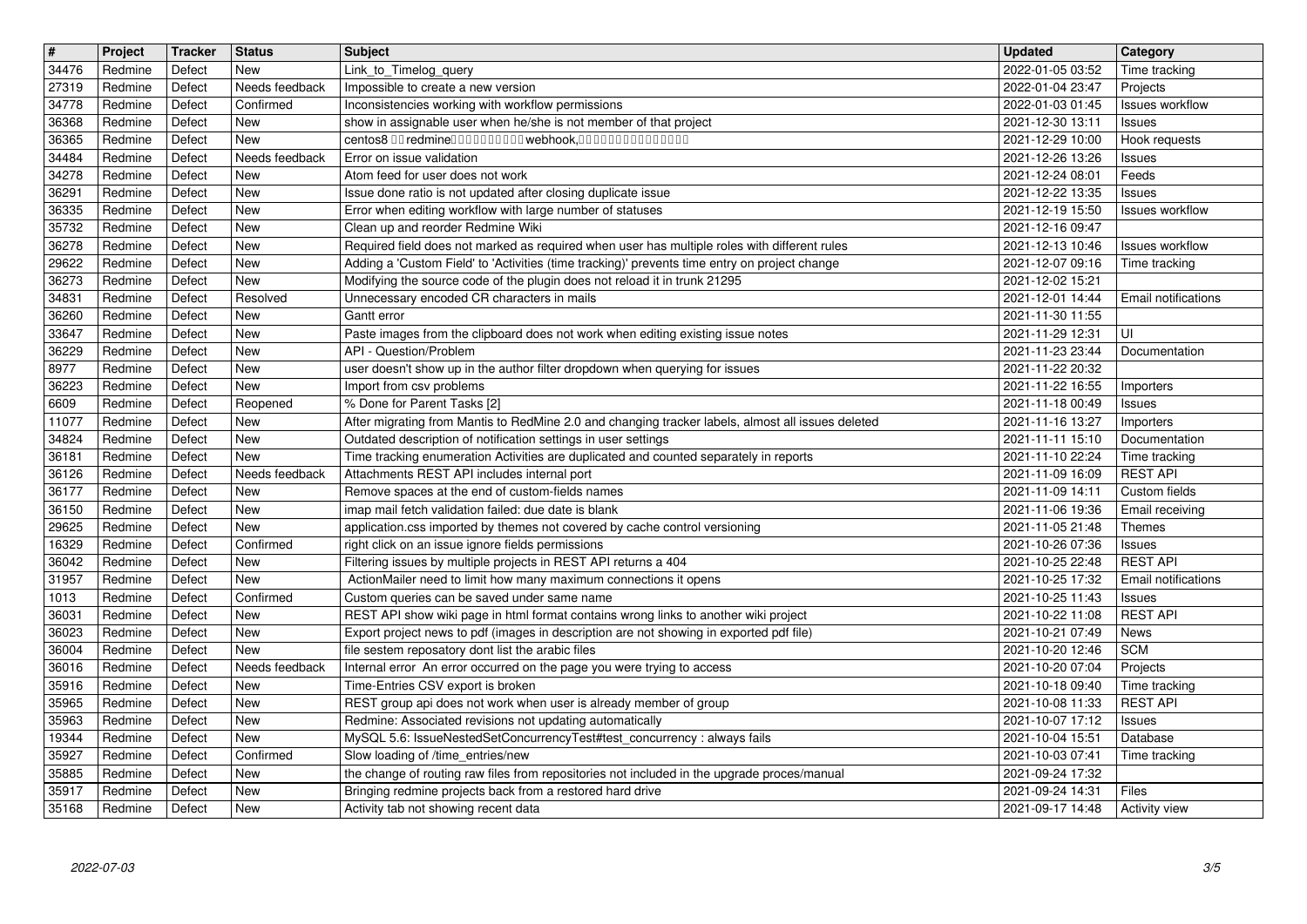| $\overline{\mathbf{H}}$ | Project            | Tracker          | <b>Status</b>         | <b>Subject</b>                                                                                                                                                                                       | <b>Updated</b>                       | Category                                          |
|-------------------------|--------------------|------------------|-----------------------|------------------------------------------------------------------------------------------------------------------------------------------------------------------------------------------------------|--------------------------------------|---------------------------------------------------|
| 32915<br>35860          | Redmine<br>Redmine | Defect<br>Defect | New<br>New            | Internal Server Error occurted when exporting gantt chart to png on Windows<br>Unable to see Custom Fields after migration                                                                           | 2021-09-17 05:30<br>2021-09-15 15:51 | Gantt<br>Custom fields                            |
| 35872<br>35531          | Redmine<br>Redmine | Defect<br>Defect | New<br>New            | Attendee listbox ordering problem solution<br>redmine unexpected undefined local variable or method `project" for mail handler, did you mean project_url                                             | 2021-09-14 22:29<br>2021-09-10 10:04 | Issues<br>Email receiving                         |
| 35431                   | Redmine            | Defect           | Resolved              | send notifications to user selected from costum field (user type)                                                                                                                                    | 2021-09-10 08:39                     | <b>Email notifications</b>                        |
| 35826<br>10673          | Redmine<br>Redmine | Defect<br>Defect | New<br>New            | a long time subversion diff blocked all other requests<br>Dot and comma in wiki pagename                                                                                                             | 2021-08-30 09:11<br>2021-08-28 11:57 | <b>SCM</b><br>Wiki                                |
| 31010                   | Redmine            | Defect           | Confirmed             | The query visibility option "To me only" actually behaves as "To the owner only"                                                                                                                     | 2021-08-28 08:37                     | <b>Issues</b>                                     |
| 35802<br>6023           | Redmine<br>Redmine | Defect<br>Defect | Needs feedback<br>New | Redmine profile language form lists non-localized languages as English<br>All members are displayed in issue summaries, even if they cannot be assigned                                              | 2021-08-24 23:17<br>2021-08-22 11:27 | <b>Issues</b>                                     |
| 35794                   | Redmine            | Defect           | New                   | ProjectQuery doesn't obey multiple sort orders                                                                                                                                                       | 2021-08-22 04:06                     | Projects                                          |
| 35430<br>35734          | Redmine<br>Redmine | Defect<br>Defect | Needs feedback<br>New | Internal error when viewing revisions diff<br>Comments are not shown correctly in Outlookmails when using nummeration where PRE-Blocks are included                                                  | 2021-08-15 16:17<br>2021-08-11 13:25 | <b>SCM</b><br><b>Issues</b>                       |
| 17769                   | Redmine            | Defect           | Needs feedback        | Export CSV export not activated custom fields                                                                                                                                                        | 2021-08-08 04:54                     | Custom fields                                     |
| 33881<br>13777          | Redmine<br>Redmine | Defect<br>Defect | <b>New</b><br>New     | No email notifications for status changes triggered by fixing keywords in repository commits.<br>REST API for issues with included changesets does not include which repository the revision is from | 2021-08-06 23:54<br>2021-08-04 17:05 | Email notifications<br><b>REST API</b>            |
| 35680                   | Redmine            | Defect           | New                   | Error while using local hashes gitlab-repository                                                                                                                                                     | 2021-08-04 09:40                     | <b>SCM</b>                                        |
| 35670<br>35666          | Redmine<br>Redmine | Defect<br>Defect | New<br>New            | Graphs in the Issues Report details are too large.<br>Review incorrect usage of Setting.display_subprojects_issues                                                                                   | 2021-08-03 01:04<br>2021-08-02 15:42 | Issues planning<br><b>Issues</b>                  |
| 35664                   | Redmine            | Defect           | New                   | Inconsistencies in rendering of subproject data on Issues Reports                                                                                                                                    | 2021-08-02 15:26                     | Issues planning                                   |
| 35545<br>35557          | Redmine<br>Redmine | Defect<br>Defect | New<br>Confirmed      | Fix css class assignment in issue custom field rendering in show view<br>Fix position when rendering custom field enumerations                                                                       | 2021-07-14 10:31<br>2021-07-13 10:09 | <b>Issues</b><br>Custom fields                    |
| 18875                   | Redmine            | Defect           | New                   | [Rest API][custom field]Why "GET /custom_fields.xml" required the System manager's privilege?                                                                                                        | 2021-07-13 08:13                     | <b>REST API</b>                                   |
| 33936<br>13773          | Redmine<br>Redmine | Defect<br>Defect | New<br>New            | BCC and email subaddress not working anymore<br>remove "main-menu" div when the project menu is empty                                                                                                | 2021-07-06 03:24<br>2021-07-02 03:56 | Email receiving<br>UI                             |
| 13554                   | Redmine            | Defect           | New                   | url for thubms attachments ignores :only_path                                                                                                                                                        | 2021-06-29 11:24                     | Attachments                                       |
| 13480<br>13430          | Redmine<br>Redmine | Defect<br>Defect | Needs feedback<br>New | Can't move issue to a new project via the api<br>:export does not force export on .xml file                                                                                                          | 2021-06-29 07:30<br>2021-06-29 07:14 | <b>REST API</b><br>Wiki                           |
| 12489                   | Redmine            | Defect           | New                   | Elapsed time when updating issues fail                                                                                                                                                               | 2021-06-10 15:00                     | <b>Issues</b>                                     |
| 26023<br>35355          | Redmine<br>Redmine | Defect<br>Defect | New<br>Resolved       | Category filter only shows categories of current project<br>Unable to create or edit users with Cyrillic logins                                                                                      | 2021-06-08 18:15<br>2021-06-06 21:42 | <b>Issues</b> filter<br>Accounts / authentication |
| 35359                   | Redmine            | Defect           | New                   | assignee dropdown list ascending order                                                                                                                                                               | 2021-06-05 13:02                     | <b>Filters</b>                                    |
| 35320                   | Redmine            | Defect           | New                   | When viewing spent time report the Activity, Issue Id and Subject are combined into a single column Issue yet there is<br>no option for filtering on subject.                                        | 2021-05-27 18:02                     | Issues filter                                     |
| 35309                   | Redmine            | Defect           | New                   | Hyperlinks ending in "\$" will be truncated (the trailing "\$" sign will not be part of the URL to be pointed to)                                                                                    | 2021-05-26 10:29                     | Text formatting                                   |
| 2414<br>23224           | Redmine<br>Redmine | Defect<br>Defect | Reopened<br>New       | 'Add News Button' in 'Add news'<br>Datepicker doesn't obey the user's settings format                                                                                                                | 2021-05-25 11:39<br>2021-05-19 22:24 | News<br>UI                                        |
| 35248                   | Redmine            | Defect           | Confirmed             | Hard-coded error messages in IssueStatus                                                                                                                                                             | 2021-05-18 08:58                     | 118n                                              |
| 35224<br>33757          | Redmine<br>Redmine | Defect<br>Defect | New<br>Needs feedback | Adding new project impossible with mandatory custom field of type users<br>Cannot get Revisions to work or Issues to link to Commits.                                                                | 2021-05-14 14:05<br>2021-05-13 01:33 | Projects<br><b>SCM</b>                            |
| 35225                   | Redmine            | Defect           | Resolved              | Edit issue shows date in MM/DD/YYYY while the rest of the application shows YYYY/MM/DD                                                                                                               | 2021-05-12 12:50                     | <b>Issues</b>                                     |
| 28882<br>35199          | Redmine<br>Redmine | Defect<br>Defect | Confirmed<br>New      | GDPR compliance<br>HookTest resets all listeners - core tests run inconsistently with plugins                                                                                                        | 2021-05-11 05:59<br>2021-05-10 21:26 | Website (redmine.org)<br>Plugin API               |
|                         |                    |                  |                       |                                                                                                                                                                                                      |                                      |                                                   |
|                         |                    |                  |                       |                                                                                                                                                                                                      |                                      |                                                   |
|                         |                    |                  |                       |                                                                                                                                                                                                      |                                      |                                                   |
|                         |                    |                  |                       |                                                                                                                                                                                                      |                                      |                                                   |
|                         |                    |                  |                       |                                                                                                                                                                                                      |                                      |                                                   |
|                         |                    |                  |                       |                                                                                                                                                                                                      |                                      |                                                   |
|                         |                    |                  |                       |                                                                                                                                                                                                      |                                      |                                                   |
|                         |                    |                  |                       |                                                                                                                                                                                                      |                                      |                                                   |
|                         |                    |                  |                       |                                                                                                                                                                                                      |                                      |                                                   |
|                         |                    |                  |                       |                                                                                                                                                                                                      |                                      |                                                   |
|                         |                    |                  |                       |                                                                                                                                                                                                      |                                      |                                                   |
|                         |                    |                  |                       |                                                                                                                                                                                                      |                                      |                                                   |
|                         |                    |                  |                       |                                                                                                                                                                                                      |                                      |                                                   |
|                         |                    |                  |                       |                                                                                                                                                                                                      |                                      |                                                   |
|                         |                    |                  |                       |                                                                                                                                                                                                      |                                      |                                                   |
|                         |                    |                  |                       |                                                                                                                                                                                                      |                                      |                                                   |
|                         |                    |                  |                       |                                                                                                                                                                                                      |                                      |                                                   |
|                         |                    |                  |                       |                                                                                                                                                                                                      |                                      |                                                   |
|                         |                    |                  |                       |                                                                                                                                                                                                      |                                      |                                                   |
|                         |                    |                  |                       |                                                                                                                                                                                                      |                                      |                                                   |
|                         |                    |                  |                       |                                                                                                                                                                                                      |                                      |                                                   |
|                         |                    |                  |                       |                                                                                                                                                                                                      |                                      |                                                   |
|                         |                    |                  |                       |                                                                                                                                                                                                      |                                      |                                                   |
|                         |                    |                  |                       |                                                                                                                                                                                                      |                                      |                                                   |
|                         |                    |                  |                       |                                                                                                                                                                                                      |                                      |                                                   |
|                         |                    |                  |                       |                                                                                                                                                                                                      |                                      |                                                   |
|                         |                    |                  |                       |                                                                                                                                                                                                      |                                      |                                                   |
|                         |                    |                  |                       |                                                                                                                                                                                                      |                                      |                                                   |
|                         |                    |                  |                       |                                                                                                                                                                                                      |                                      |                                                   |
|                         |                    |                  |                       |                                                                                                                                                                                                      |                                      |                                                   |
|                         |                    |                  |                       |                                                                                                                                                                                                      |                                      |                                                   |
|                         |                    |                  |                       |                                                                                                                                                                                                      |                                      |                                                   |
|                         |                    |                  |                       |                                                                                                                                                                                                      |                                      |                                                   |
|                         |                    |                  |                       |                                                                                                                                                                                                      |                                      |                                                   |
|                         |                    |                  |                       |                                                                                                                                                                                                      |                                      |                                                   |